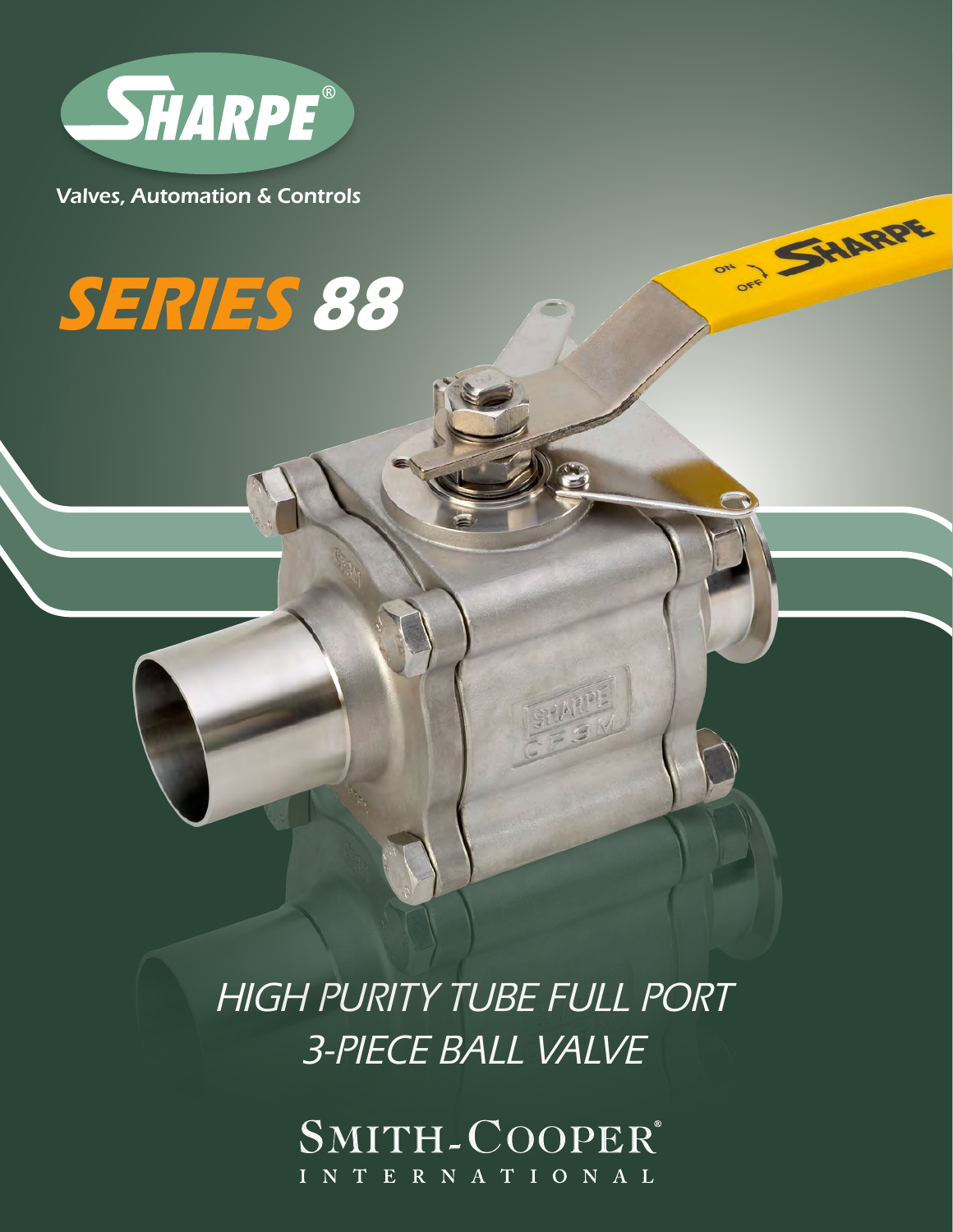# **Design & Features**

### **ASME / BPE-2009**

Designed specifically for the demanding process requirements found in the pharmaceutical, biotech, cosmetic, food and other industries where aseptic conditions are required.

### **5% or Less Ferrite Content**

Content of less than 5% to prevent rouging.

### **Low Sulphur**

All welded end parts made from 316L stainless steel supplied with sulphur content of 0.005 - 0.017% assuring the integrity of the orbital welding. (BPE 2009)

### **All Wetted Parts Polish To 14-18 Ra, 240 Grit**

Significantly reduces friction between valve and media. Crevice- free smooth surface helps eliminate areas where contaminants can proliferate. (BPE 2009)

### **FDA Compliant Material Hygienic Seating Design**

PTFE and TFM® seats provide a bubble-tight bidirectional shut off. Encapsulated PTFE and TFM® body seals eliminate entrapment area between valve body and valve end. Optional PTFE cavity fillers eliminate the dead space between the ball and valve body. (BPE 2009)

### **Extended Butt Weld Ends**

Meets table DT-4 minimal length for automatic welding. (BPE 2009)

### **Tube Full Port Design (TFP)**

Tube full-port maintains unrestricted flow of media.

### **3-Piece Design**

In-line serviceable swing out center section allows easy access to internal valve components without disturbing alignment of tubing.

### **Integral Mounting Pad**

Actuation centering lip feature assures precise alignment of bracket, stem and coupler. Actuators may be retrofit on existing 88 Series valves without disruption of line integrity. Allows for secondary containment unit to be added when required.

### **Handle**

All Sharpe Series ball valves come standard with lockable handles.

### **Variety of Aseptic End Connections**

Standard ends are Tri Clamp® (CE) or buttweld end extensions (BTE) for orbital welders. Optional end connections include Flush Bottom tank pads, short buttweld tube, buttweld tube of Cherry Burrell I, S, Q line.

#### **Stem Design**

Live loaded, bottom entry, blowout proof anti-static stem features packing that extends valve cycle life over conventional ball valves and is the best choice for actuation.

### **Encapsulated Body Bolts**

Heavy duty stainless steel bolting is protected from outside environment and is ideal for washdowns.

### **Traceability**

Heat numbers are provided for all wetted parts, body, stem, ball, and ends. CMTR's (Certified Mill Test Reports).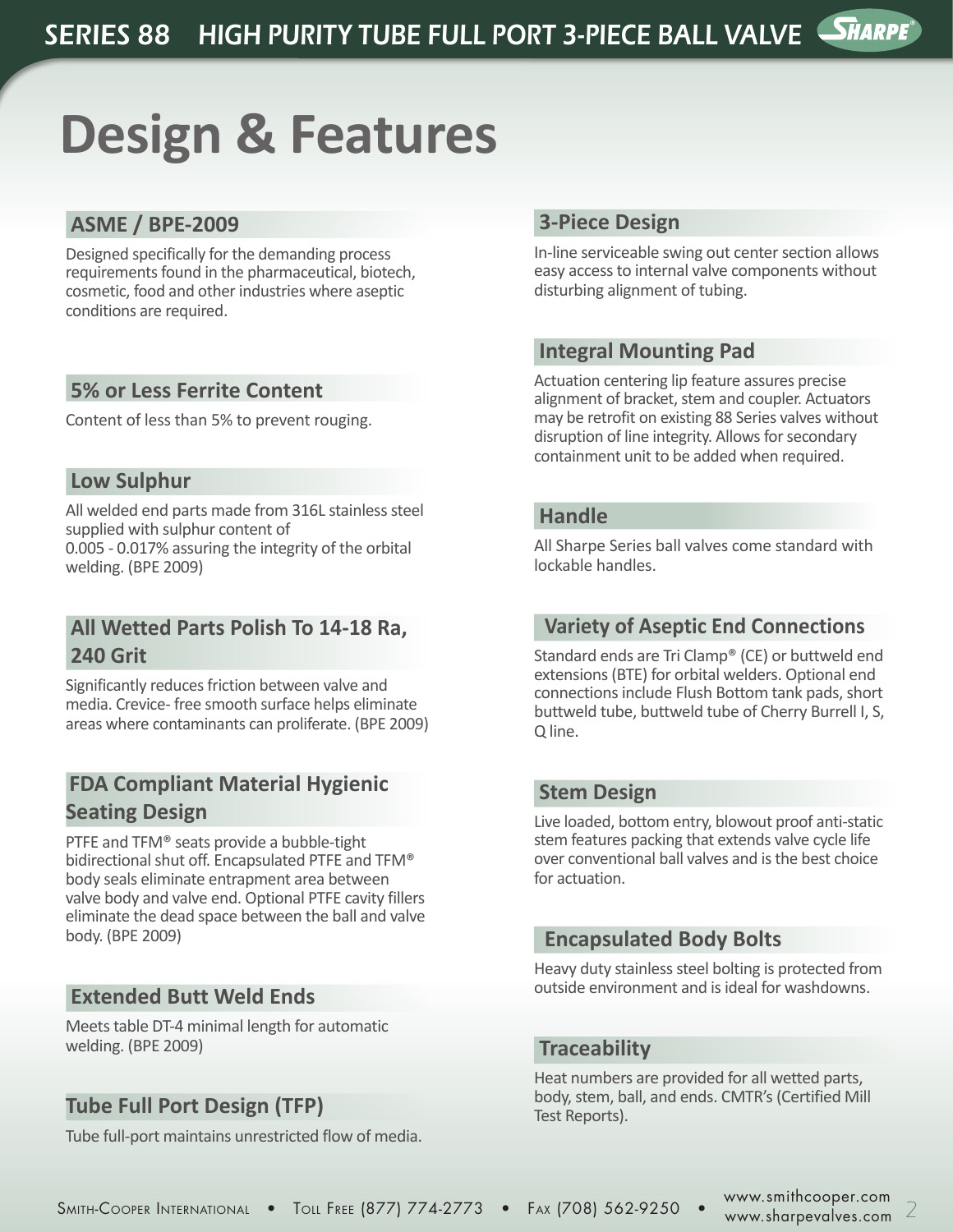### **Parts & Materials**



| NO.            | <b>PART</b>           | QTY.           | <b>MATERIAL</b>                                           |  |  |  |  |
|----------------|-----------------------|----------------|-----------------------------------------------------------|--|--|--|--|
| $\mathbf{1}$   | <b>Body</b>           | $\mathbf{1}$   | 316L Stainless Steel ASTM A351 CF3M                       |  |  |  |  |
| $\overline{2}$ | Pipe Ends             | 2              | 316L Stainless Steel ASTM A351 CF3M                       |  |  |  |  |
| $\overline{3}$ | <b>Ball</b>           | $\mathbf{1}$   | 316L Stainless Steel                                      |  |  |  |  |
| $\overline{a}$ | Stem                  | $\mathbf{1}$   | 316L Stainless Steel                                      |  |  |  |  |
| 5              | <b>Valve Seat</b>     | $\overline{2}$ | TFM <sup>®</sup> / PTFE / TFE / RTFE / Cavity Filler PTFE |  |  |  |  |
| 6              | Valve Seal            | $\overline{2}$ | TFM <sup>®</sup> / PTFE                                   |  |  |  |  |
| $\overline{7}$ | <b>Thrust Bearing</b> | $\mathbf{1}$   | TFM <sup>®</sup>                                          |  |  |  |  |
| 8              | <b>Thrust Bearing</b> | $\mathbf{1}$   | TFM <sup>®</sup>                                          |  |  |  |  |
| $\overline{9}$ | <b>Stem Packing</b>   | $\overline{2}$ | TFM <sup>®</sup>                                          |  |  |  |  |
| 10             | Packing Protector     | $\mathbf{1}$   | TFM <sup>®</sup>                                          |  |  |  |  |
| 11             | <b>Gland Packing</b>  | $\mathbf{1}$   | 300 Series Stainless Steel                                |  |  |  |  |

| NO.        | <b>PART</b>              | QTY.         | <b>MATERIAL</b>            |
|------------|--------------------------|--------------|----------------------------|
| 12         | <b>Belleville Washer</b> | 4            | 300 Series Stainless Steel |
| 13         | <b>Packing Nut</b>       | $\mathbf{1}$ | 300 Series Stainless Steel |
| 14         | Lock Tab                 | 1            | 300 Series Stainless Steel |
| 15         | Lower Lock Latch         | $\mathbf{1}$ | 300 Series Stainless Steel |
| <b>15B</b> | Upper Lock Latch Bolt    | 1            | 300 Series Stainless Steel |
| <b>15C</b> | Latch Bolt               | $\mathbf{1}$ | 300 Series Stainless Steel |
| 16         | Handle                   | $\mathbf{1}$ | 300 Series Stainless Steel |
| 17         | Lock Washer              | $\mathbf{1}$ | 300 Series Stainless Steel |
| 18         | Handle Nut               | 1            | 300 Series Stainless Steel |
| 19         | <b>Body Bolts</b>        | $\Delta$     | 304 Stainless Steel        |
| 20         | <b>Nuts</b>              | 4            | 316 Stainless Steel        |
| 21         | <b>Stop Pin</b>          | $\mathbf{1}$ | 300 Series Stainless Steel |

Smith-Cooper International • Toll Free (877) 774-2773 • Fax (708) 562-9250 • www.smithcooper.com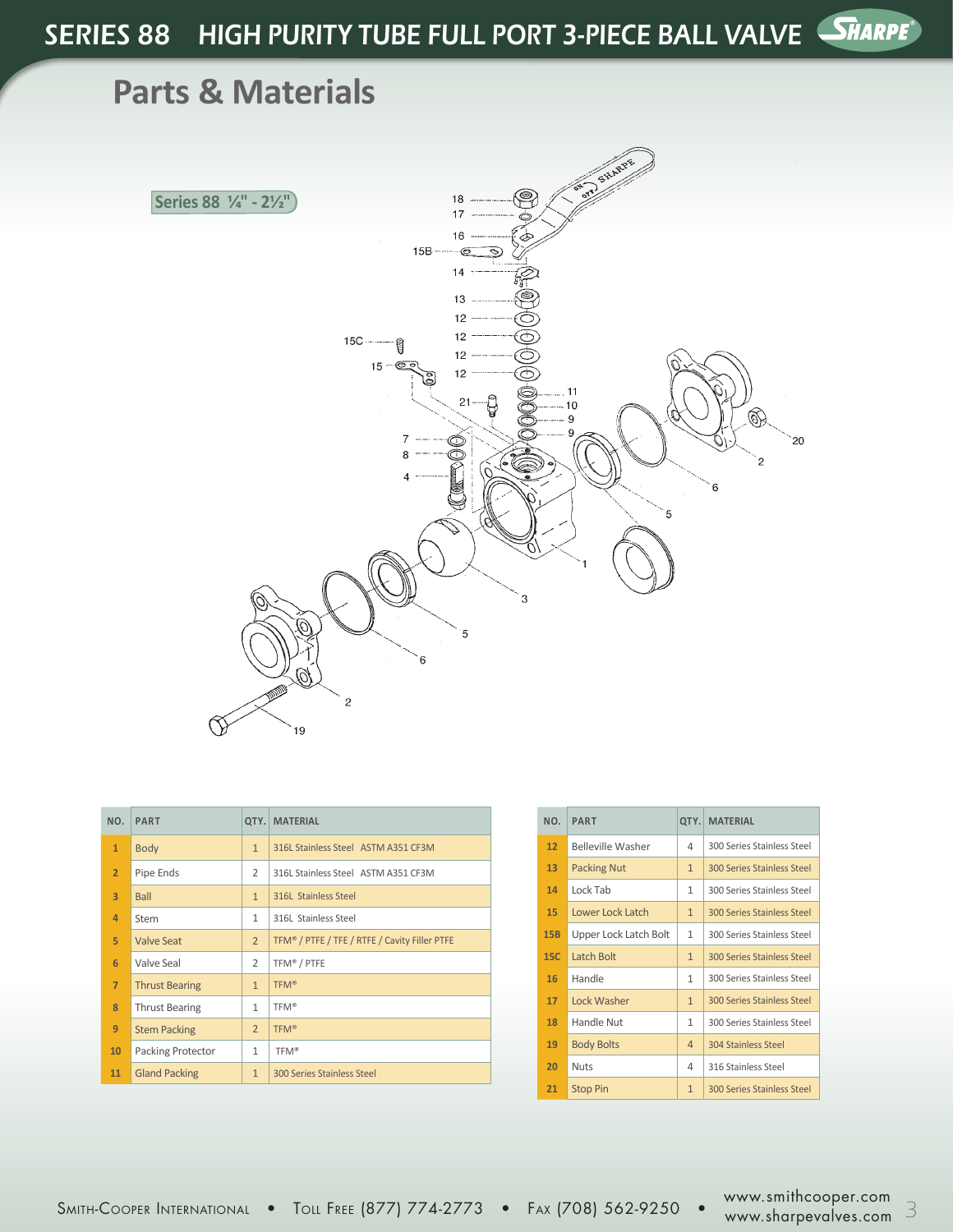### **Parts & Materials**



| NO.            | <b>PART</b>           | QTY.           | <b>MATERIAL</b>                               |
|----------------|-----------------------|----------------|-----------------------------------------------|
| $\mathbf{1}$   | Body                  | $\mathbf{1}$   | 316L Stainless Steel ASTM A351 CF3M           |
| $\overline{2}$ | Pipe Ends             | $\mathcal{P}$  | 316L Stainless Steel ASTM A351 CF3M           |
| $\overline{3}$ | ball                  | $\mathbf{1}$   | 316L Stainless Steel                          |
| $\Delta$       | Stem                  | 1              | 316L Stainless Steel                          |
| 5              | Seat                  | $\overline{2}$ | TFM® / PTFE / TFE / RTFE / Cavity Filler PTFE |
| 6              | <b>Body Seal</b>      | $\overline{2}$ | TFM® / PTFE                                   |
| $\overline{7}$ | <b>Thrust Bearing</b> | $\mathbf{1}$   | TFM <sup>®</sup>                              |
| 8              | <b>Thrust Bearing</b> | $\mathbf{1}$   | TFM®                                          |

| NO.       | <b>PART</b>          |                | <b>OTY. MATERIAL</b>       |
|-----------|----------------------|----------------|----------------------------|
| 9         | <b>Stem Packing</b>  | 3              | TFM <sup>®</sup>           |
| <b>9A</b> | Packing Protector    | $\mathbf{1}$   | TFM <sup>®</sup>           |
| 10        | <b>Gland Packing</b> | $\mathbf{1}$   | 300 Series Stainless Steel |
| 11        | Belleville Washer    | 4              | 300 Series Stainless Steel |
| 12        | <b>Packing Nut</b>   | $\mathbf{1}$   | 300 Series Stainless Steel |
| 13        | Lock Tab             | $\mathbf{1}$   | 300 Series Stainless Steel |
| 14        | Wrench               | $\mathbf{1}$   | 300 Series Stainless Steel |
| 15        | Wrench Block         | $\mathbf{1}$   | 300 Series Stainless Steel |
| 16        | <b>Hex Head Bolt</b> | $\mathbf{1}$   | 300 Series Stainless Steel |
| 17        | <b>Body Bolts</b>    | 16             | 300 Series Stainless Steel |
| 18        | <b>Stop Pin</b>      | $\overline{2}$ | 300 Series Stainless Steel |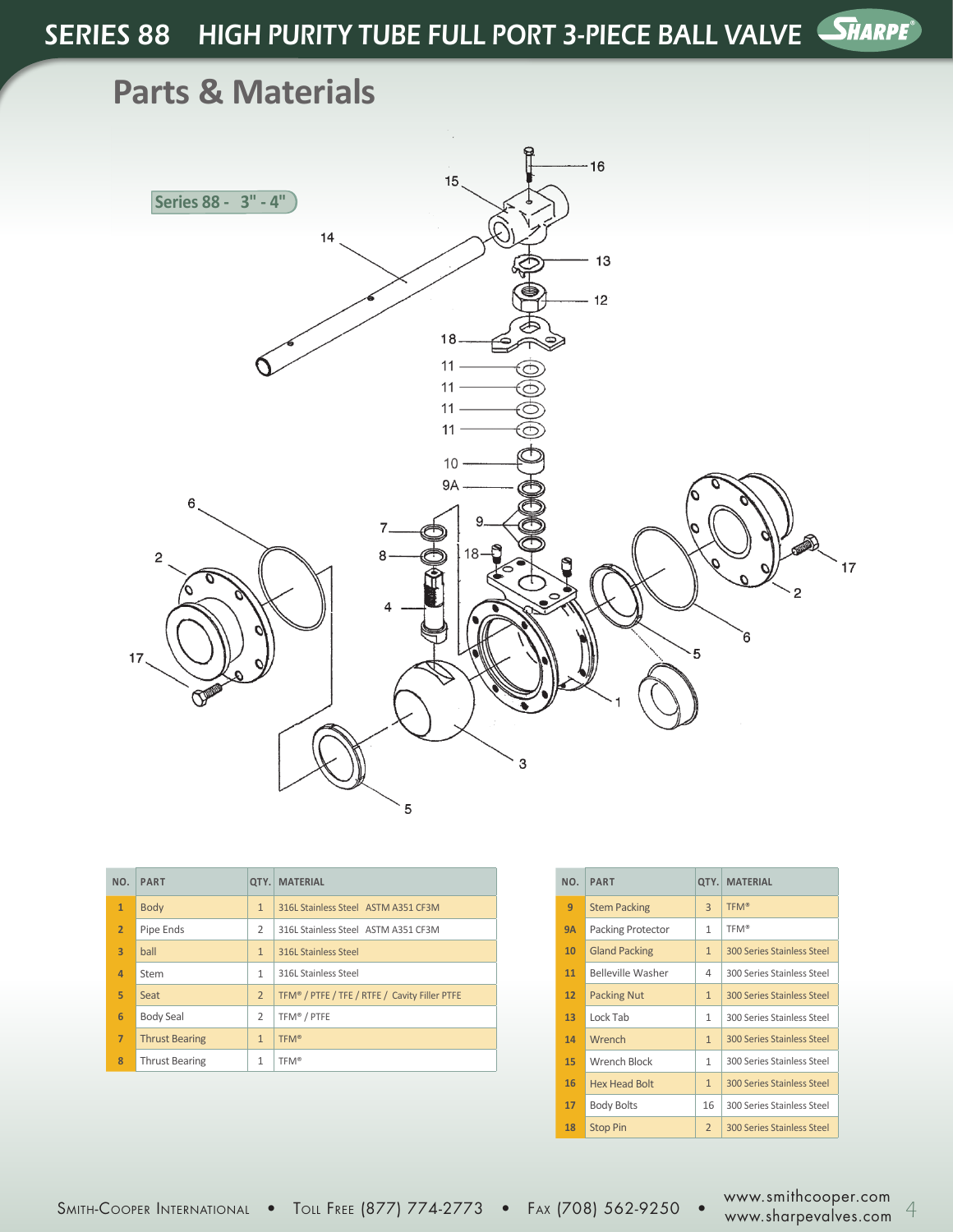# **Dimensions**





| <b>SIZE</b>                 | $\mathbf{A}$ | A1            | A2   | <sub>B</sub> | D | E | G |                                                                                                                                                                     | M | <b>N</b> | $\Omega$ | $\mathbb{R}$ | T. | W                                                                                                     | $\mathsf{V}$               | $O.D.$ I.D.                |      |
|-----------------------------|--------------|---------------|------|--------------|---|---|---|---------------------------------------------------------------------------------------------------------------------------------------------------------------------|---|----------|----------|--------------|----|-------------------------------------------------------------------------------------------------------|----------------------------|----------------------------|------|
| $\frac{1}{4}$               | 3.50         | 5.53          | 2.50 |              |   |   |   | $\vert 0.97 \vert 1.25 \vert 1.14 \vert 1.00 \vert 1.79 \vert 1.64 \vert \%$ " - 24 UNF $\vert 0.22 \vert 2.23 \vert 1.00 \vert 4.50 \vert M5$                      |   |          |          |              |    | 0.992                                                                                                 | 0.35                       | 0.25                       | 0.18 |
| $\frac{3}{8}$ <sup>11</sup> | 3.50         | 5.53          |      |              |   |   |   | 2.50 $\mid$ 0.97 $\mid$ 1.25 $\mid$ 1.14 $\mid$ 1.00 $\mid$ 1.79 $\mid$ 1.64 $\mid$ 3/ <sub>8</sub> $\mid$ - 24 UNF $\mid$ 0.22 $\mid$ 2.23 $\mid$ 1.00 $\mid$ 4.50 |   |          |          |              | M5 | 0.992                                                                                                 |                            | $0.35 \mid 0.38 \mid 0.30$ |      |
| $\frac{1}{2}$               |              | $3.50$   5.53 |      |              |   |   |   | 2.50 $\mid$ 0.97 $\mid$ 1.25 $\mid$ 1.14 $\mid$ 1.00 $\mid$ 1.79 $\mid$ 1.64 $\mid$ 3/ <sub>8</sub> $\mid$ - 24 UNF $\mid$ 0.22 $\mid$ 2.23 $\mid$ 1.00 $\mid$ 4.50 |   |          |          |              | M5 | 0.992                                                                                                 | $0.35$ $0.50$ $0.37$       |                            |      |
| $\frac{3}{4}$ <sup>11</sup> | 4.00         | 6.01          |      |              |   |   |   | $3.03$   1.05   1.50   1.20   1.00   1.86   1.69   <sup>3</sup> / <sub>8</sub> <sup>"</sup> - 24 UNF   0.22   2.28   1.00   4.50                                    |   |          |          |              | M5 | 0.992                                                                                                 | $0.35$ $0.75$ $0.62$       |                            |      |
| 1 <sup>0</sup>              | $4.50 \perp$ | 6.50          |      |              |   |   |   | $3.54$   1.54   1.75   1.67   1.17   2.36   2.36   %" -20 UNF   0.30   2.84   1.17   5.79   M5                                                                      |   |          |          |              |    | $1.984 \mid 0.39 \mid 1.00 \mid 0.87$                                                                 |                            |                            |      |
| $1\frac{1}{4}$              | $4.50 \perp$ | 6.50          |      |              |   |   |   | 4.12 1.74 2.00 1.71 1.17 2.63 2.52 1% -20 UNF 0.30 3.12 1.17 5.79 M5                                                                                                |   |          |          |              |    | $1.984 \mid 0.39 \mid 1.25 \mid 1.12$                                                                 |                            |                            |      |
| $1\frac{1}{2}$              |              | $5.50$   7.50 |      |              |   |   |   | 4.52 2.13 2.25 1.96 1.39 3.24 3.07 % -18 UNF 0.35 3.33 1.39 6.78 M6                                                                                                 |   |          |          |              |    | 1.984                                                                                                 | $0.56 \mid 1.50 \mid 1.37$ |                            |      |
| 2 <sup>''</sup>             | 6.25         | 8.06          |      |              |   |   |   | 5.30 2.65 2.62 2.30 1.39 3.93 3.43 % -18 UNF 0.35 3.68 1.39 6.78                                                                                                    |   |          |          |              | M6 | 2.527                                                                                                 | $0.57$   2.00   1.87       |                            |      |
| $2\frac{1}{2}$              |              |               |      |              |   |   |   | 6.75 $ 10.00 $ 5.78 $ 3.20 $ 3.35 $ 3.25 $ 1.95 $ 4.87 $ 5.26 M20-P25                                                                                               |   |          |          |              |    | $\vert 0.55 \vert 5.98 \vert 1.95 \vert 8.73 \vert$ M8 $\vert 3.340 \vert$                            | 0.42 2.50 2.37             |                            |      |
| 3"                          |              |               |      |              |   |   |   | 6.75 $ 10.00 $ 5.81 $ 3.96 $ 5.50 $ 4.28 $ 2.84 $ 6.69 $ 6.54 $ 1.14 $ UNS                                                                                          |   |          |          |              |    | $\mid$ 0.75   7.60   2.84   13.80   M10   5.500   0.85   3.00   2.87                                  |                            |                            |      |
| 4"                          |              |               |      |              |   |   |   | 8.24 11.00 7.06 4.73 6.97 4.81 2.84 7.99 7.13 1.14 UNS                                                                                                              |   |          |          |              |    | $\vert 0.75 \vert 8.30 \vert 2.84 \vert 13.80 \vert M10 \vert 6.970 \vert 0.85 \vert 4.00 \vert 3.83$ |                            |                            |      |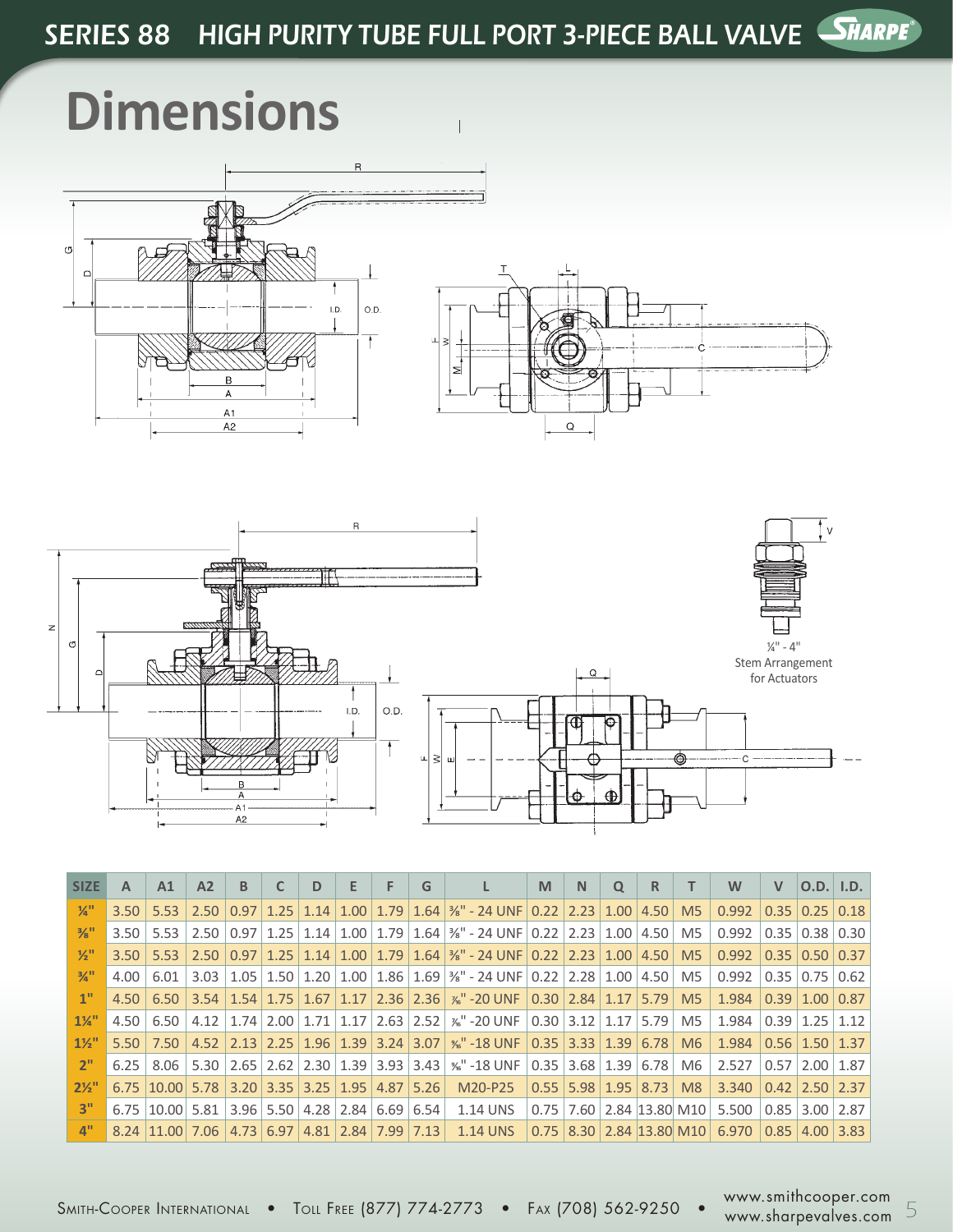### **Technical Information**



### Available Options

#### **Mechanical Polishing**

Available to 320 Grit (10 Ra). Improves machined surface by removing entrapment areas and adding a high luster appearance.

#### **Electro-Polishing**

Improves surface finish of mechanical polishing up to 50%. Passivates surface for increased corrosion resistance. Removes any entrapped contaminants.

## Conversion Table of

| <b>Surface</b><br>Designation | <b>Mechanically Polished</b> |            |        |       |  |  |  |  |  |
|-------------------------------|------------------------------|------------|--------|-------|--|--|--|--|--|
| <b>ASME</b>                   |                              | Ra Average | Ra Max |       |  |  |  |  |  |
| <b>BPE</b>                    | μ-in.                        | μ-m        | μ-in.  | µ-m   |  |  |  |  |  |
| SFV <sub>1</sub>              | 15                           | 0.375      | 20     | 0.500 |  |  |  |  |  |
| SFV <sub>2</sub>              | 20                           | 0.500      | 25     | 0.625 |  |  |  |  |  |
| SFV <sub>3</sub>              | 25                           | 0.625      | 30     | 0.750 |  |  |  |  |  |

| <b>Surface</b><br>Designation | <b>Mechanically Polished and Eletropolished</b> |       |        |       |  |  |  |  |  |
|-------------------------------|-------------------------------------------------|-------|--------|-------|--|--|--|--|--|
| <b>ASME</b>                   | Ra Average                                      |       | Ra Max |       |  |  |  |  |  |
| <b>RPF</b>                    | μ-in.                                           | μ-m   | μ-in.  | μ-m   |  |  |  |  |  |
| SFV4                          | 10                                              | 0.250 | 15     | 0.375 |  |  |  |  |  |
| SFV <sub>5</sub>              | 15                                              | 0.375 | 20     | 0.500 |  |  |  |  |  |
| SFV <sub>6</sub>              | 20                                              | 0.500 | 25     | 0.625 |  |  |  |  |  |

#### **Purge Ports**

Available on bodies or ends. These ports are suitable for CIP (clean in place) and SIP (sterilize in place) applications.

#### **Flush Bottom Tank Pads**

Highly polished and made from 316L bar stock. Tube full port assures quick unobstructed drainage.

### Conversion Table Chart

| <b>Standard</b> |           | Ra          | <b>RMS</b> |             |  |  |  |
|-----------------|-----------|-------------|------------|-------------|--|--|--|
| Grit            | µ-in.     | $\mu$ -m    | µ-in.      | $\mu$ -m    |  |  |  |
| <b>150 Grit</b> | $27 - 32$ | $.68 - .80$ | $30 - 35$  | $.76 - .89$ |  |  |  |
| 180 Grit        | $18 - 23$ | $.46 - .58$ | $20 - 25$  | $.51 - .64$ |  |  |  |
| <b>240 Grit</b> | 14-18     | $.34 - .36$ | $15 - 20$  | $.38 - .51$ |  |  |  |
| 320 Grit        | $8 - 10$  | $.21 - .25$ | $9 - 11$   | $.23 - .28$ |  |  |  |